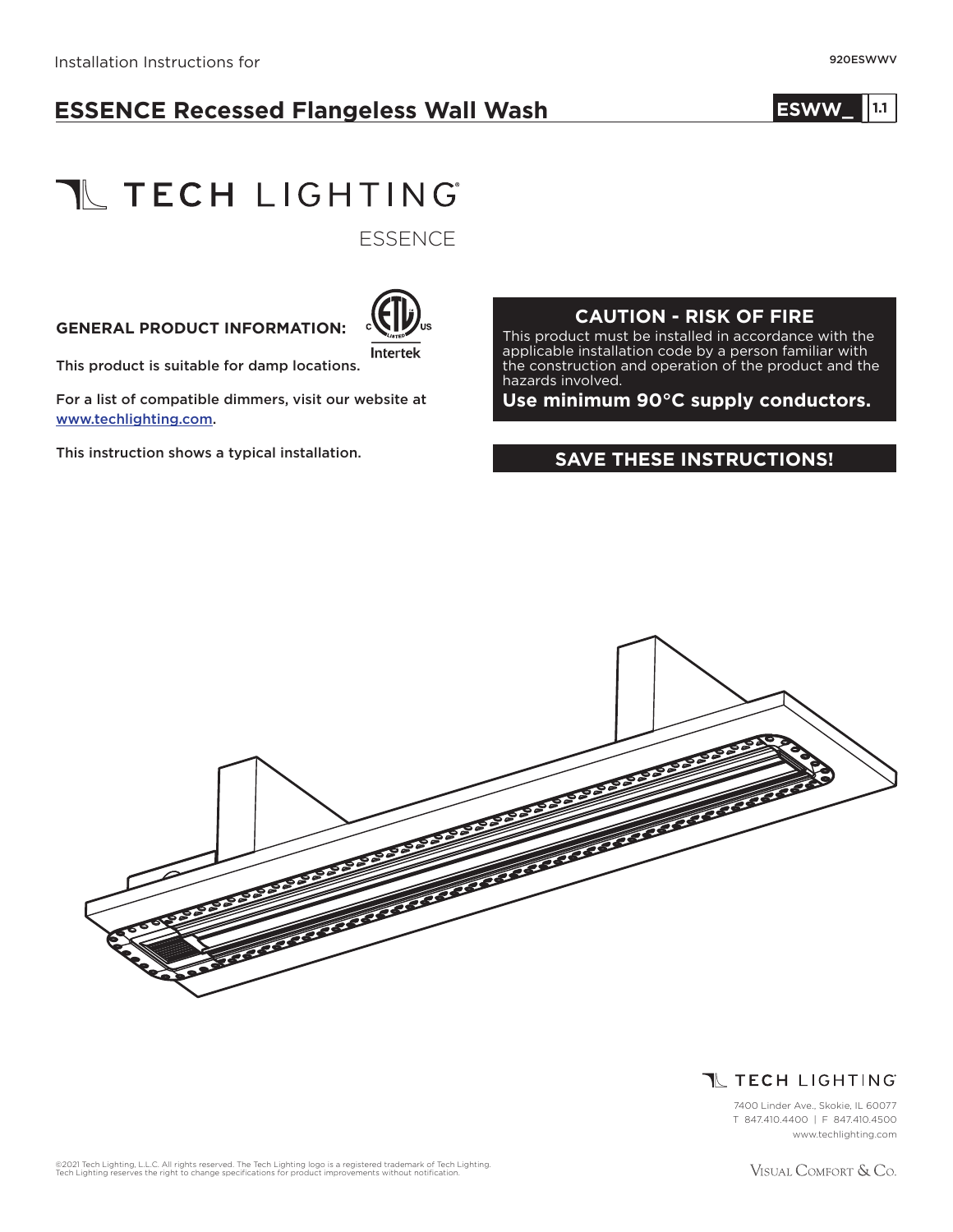### **Plan Wire Routing**



**1** Install the access box by sliding them into place and securing with the set screws.



**2** (Optional): Install the J-box by sliding it on top of the access box and secure it in place with the provided screws.



**3** Install the end cap by sliding it into place and securing it with the set screws.



**4** Temporarily align all housings and measure the entire fixture to determine the final cutout length. Use the joiners to help align the housings.



**(Optional):** If installing the housings as one fully **5** assembled run you can tighten the joiners to secure the fixture together before mounting.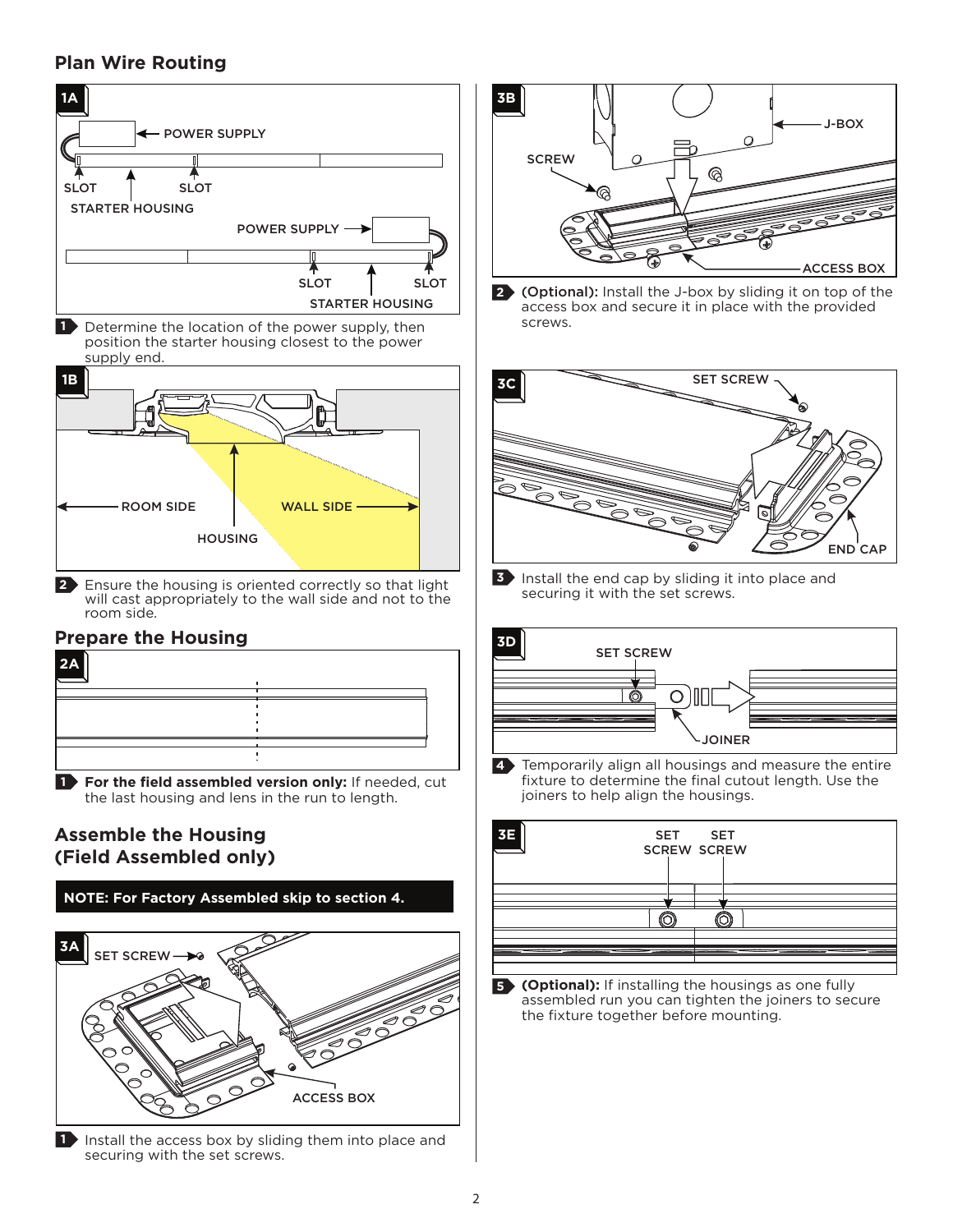#### **Create the Pocket/Slot**



#### **Install a Multiple Housing Run (Field Assembled Only)**



4 Remove the masking tape.